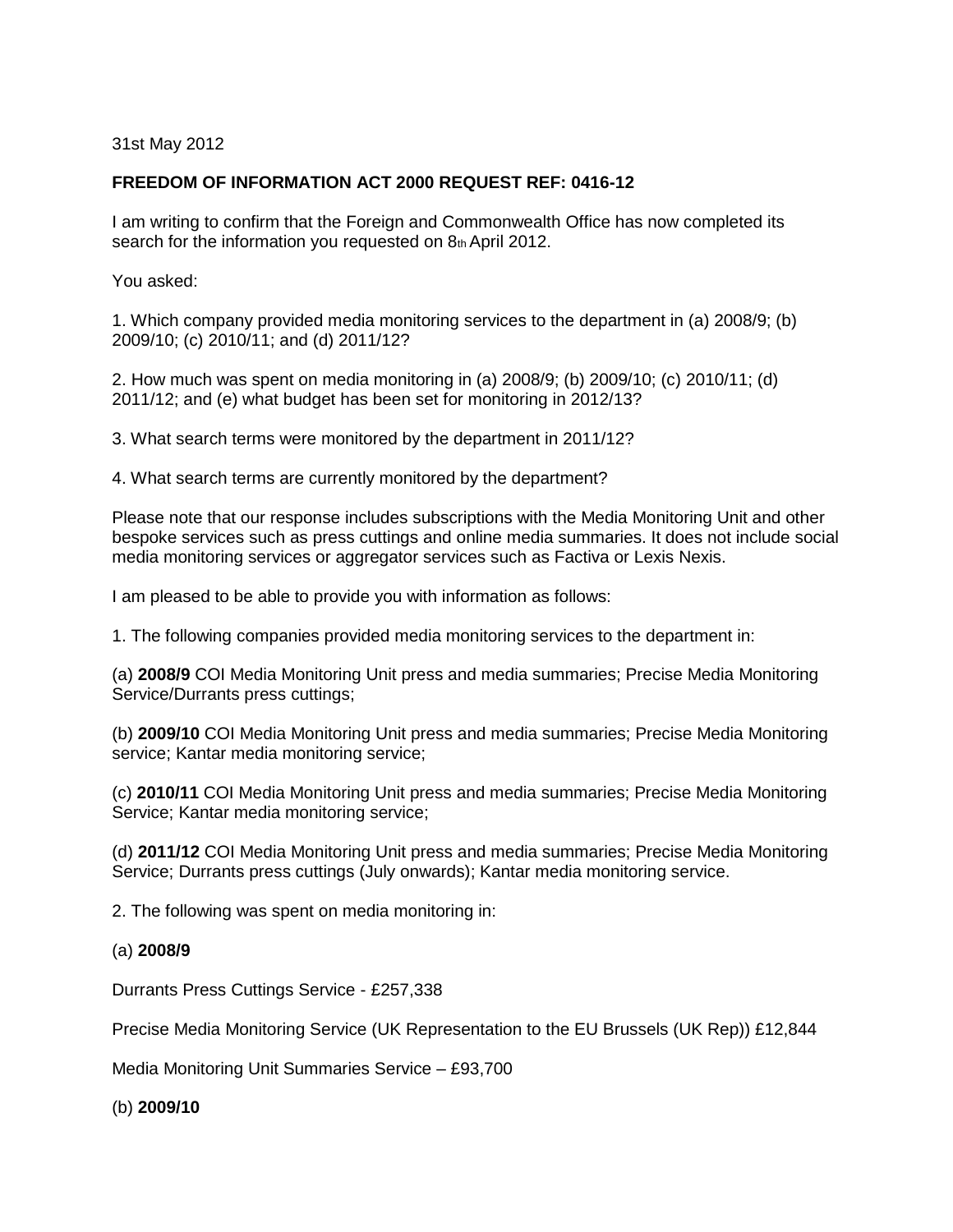Precise Media Monitoring Service - £213,925

Precise Media Monitoring Service (UKRep Brussels) - £24,419

Media Monitoring Unit Summaries Service –£93,700

Kantar Media Monitoring Service (Consular Directorate) - £121,000

(c) **2010/11**

Precise Media Monitoring Service - £111,564

Precise Media Monitoring Service (UKRep Brussels) - £24,463

Media Monitoring Unit Summaries Service –£82,874

Kantar Media Monitoring Service (Consular Directorate) - £100,000

# (d) **2011/12**

Precise Media Monitoring Service/Durrants Press Cuttings Service - £104,882.87

Precise Media Monitoring Service (UKRep Brussels) - £27,632

Media Monitoring Unit Summaries Service –£40,000

Kantar Media Monitoring Service (Consular Directorate) - £100,000

(e) The following budget has been set for **2012/13**:

Durrants Press Cuttings Service - £123,600

Precise Media Monitoring Service (UKRep Brussels) - £27,632

Cabinet Office Shared Communications Service (formerly Media Monitoring Unit

Summaries Service) –£45,000

Kantar Media Monitoring Service (Consular Directorate) - At this stage the new budget is not set for the full FY, as in accordance with good commercial practise we will be aiming to reduce costs for this service further through a full competitive tender process, when the current contract expires.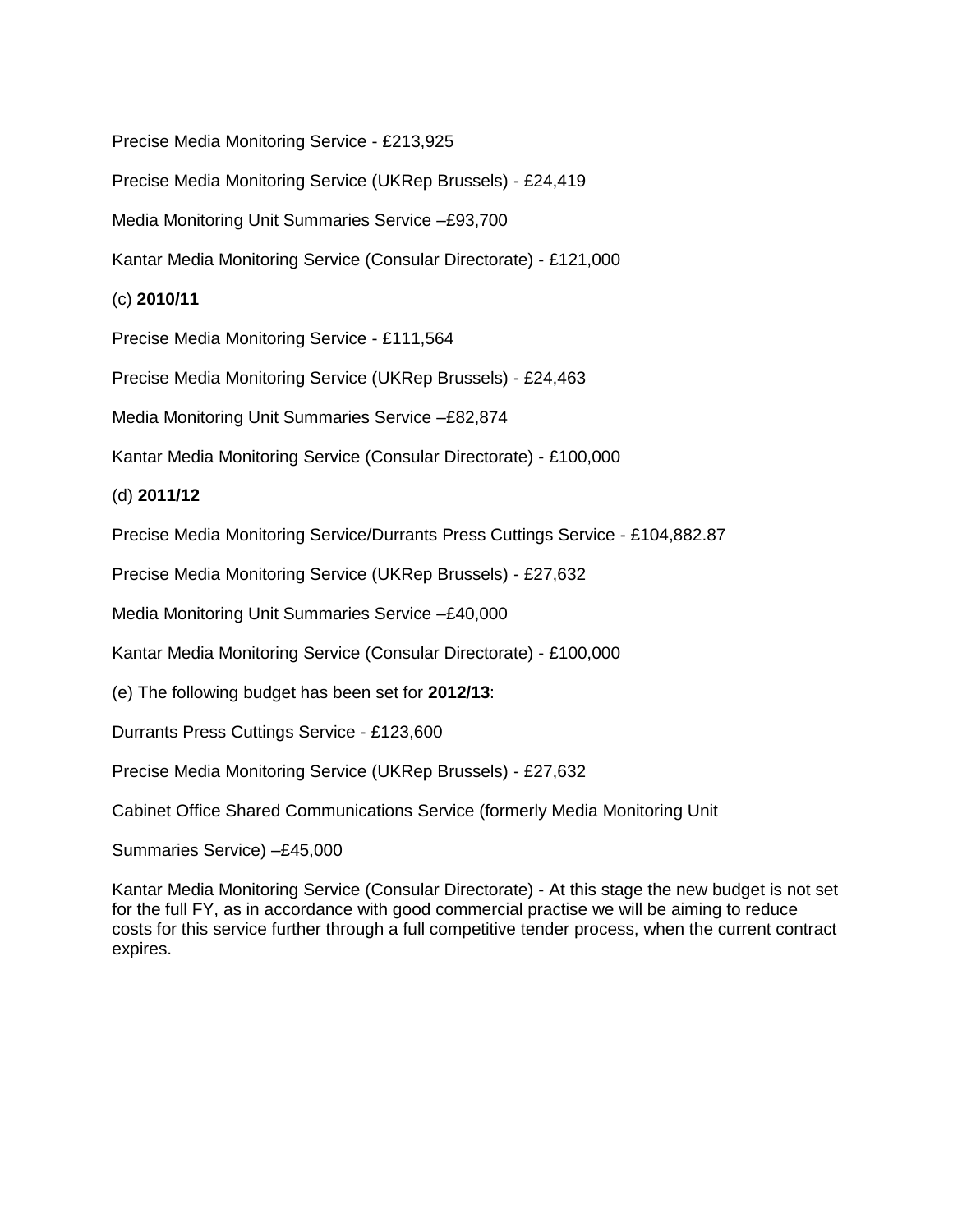3. The following search terms were monitored by the Foreign and Commonwealth Office in 2011/12:

#### **Kantar Media Monitoring Service (Consular Directorate)**

Forced marriages Child abduction Travel trends Travel markets Tourism Holiday accidents Rape of British nationals overseas Murder of British nationals overseas Kidnap of British nationals overseas Other crimes committed against British nationals overseas Death of British nationals overseas Injury of British nationals overseas Arrest of British nationals overseas Political unrest in major British tourist markets Staying safe overseas British national abroad/overseas Brits abroad Britons abroad Britons overseas British nationals British citizen British citizen overseas/abroad British national British subject British expat Issuing replacement passports Consular support Local embassy High Commission **Consulate** British diplomatic Consular missions overseas Consular Directorate British High Commission British Embassies British Embassy British consular staff British Consul Consulates General British Consul General **Consulates** Honorary Consuls Political unrest overseas Terrorist activities overseas **Hurricane Earthquake**